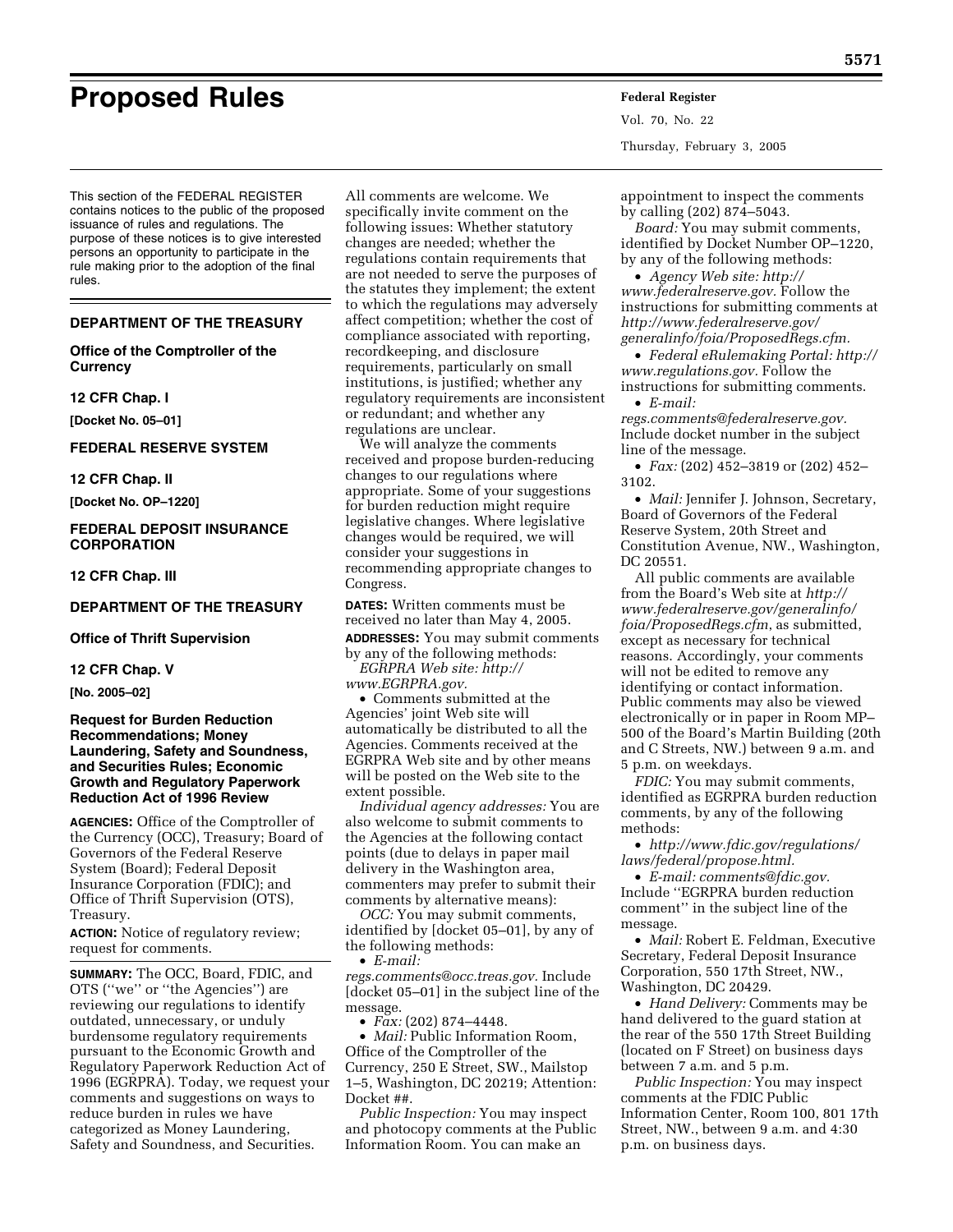*OTS:* You may submit comments, identified by ''No. 2005–02.'' by any of the following methods:

• *[Federal eRulemaking Portal: http://](http://www.regulations.gov) www.regulations.gov.* Follow the instructions for submitting comments. • *E-Mail:* 

*[regs.comments@ots.treas.gov.](mailto:regs.comments@occ.treas.gov)* Include ''No. 2005–02'' in the subject line of the message, and provide your name and telephone number.

• *Fax:* (202) 906–6518.

• *Mail:* Regulation Comments, Chief Counsel's Office, Office of Thrift Supervision, 1700 G Street, NW., Washington, DC 20552.

• *Hand Delivery:* Comments may be hand delivered to the Guard's Desk, East Lobby Entrance, 1700 G Street, NW., from 9 a.m. to 4 p.m. on business days, Attention: Regulation Comments, Chief Counsel's Office.

*Public Inspection:* OTS will post comments and the related index on the OTS Internet site at *http:// www.ots.treas.gov/*

*[pagehtml.cfm?catNumber=67&an=1.](http://www.ots.treas.gov/pagehtml.cfm?catNumber=67&an=1)* In addition, you may inspect comments at the Public Reading Room, 1700 G Street, NW., by appointment. To make an appointment for access, call (202) 906– 5922, send an e-mail to

*[public.info@ots.treas.gov](mailto:public.info@ots.treas.gov)*, or send a fax to (202) 906–7755. (Please identify the material you would like to inspect to assist us in serving you.) OTS schedules appointments on business days between 10 a.m. and 4 p.m. In most cases, appointments will be available the next business day following the date OTS receives a request.

### **FOR FURTHER INFORMATION CONTACT:**  *OCC:*

• *Stuart Feldstein*, Assistant Director, Legislative and Regulatory Activities Division, (202) 874–5090.

• *Heidi Thomas*, Special Counsel, Legislative and Regulatory Activities Division, (202) 874–5090.

• *Lee Walzer*, Counsel, Legislative and Regulatory Activities Division, (202) 874–5090.

*Board:*

• *Patricia A. Robinson*, Managing Senior Counsel, Legal Division, (202) 452–3005.

• *Michael J. O'Rourke*, Counsel, Legal Division, (202) 452–3288.

• *John C. Wood*, Counsel, Division of Consumer and Community Affairs, (202) 452–2412.

• *Kevin H. Wilson*, Supervisory Financial Analyst, Division of Banking Supervision and Regulation, (202) 452– 2362.

• For users of Telecommunications Device for the Deaf (TDD) only, contact (202) 263–4869.

### *FDIC:*

• *Claude A. Rollin*, Special Assistant to the Vice Chairman, (202) 898–8741.

• *Steven D. Fritts*, Associate Director, Division of Supervision and Consumer Protection, (202) 898–3723.

• *Ruth R. Amberg*, Senior Counsel, Legal Division, (202) 898–3736.

• *Thomas Nixon*, Counsel, Legal Division, (202) 898–8766. *OTS:*

• *Glenn Gimble*, Senior Project Manager, Thrift Policy, Supervision Policy, (202) 906–7158.

• *Josephine Battle*, Program Analyst, Thrift Policy, Supervision Policy, (202) 906–6870.

• *Karen Osterloh*, Special Counsel, Regulations and Legislation Division, Chief Counsel's Office, (202) 906–6639. **SUPPLEMENTARY INFORMATION:** 

### **I. Overview of the EGRPRA Review and the Steps Taken so Far**

The Agencies<sup>1</sup> are asking for your comments and suggestions on ways in which we can reduce regulatory burdens consistent with our statutory obligations. Today, we request your input to help us identify which regulatory requirements in three categories—Money Laundering, Safety and Soundness, and Securities—are outdated, unnecessary, or unduly burdensome. We list the rules in these categories in a chart at the end of this notice. Please send us your recommendations at our Web site, *<http://www.EGRPRA.gov>*, or to one of the listed addresses.

Today's request for comment is the fourth notice in our multi-year review of regulations for burden reduction required by section 2222 of EGRPRA.2 We described the EGRPRA review's requirements in our first EGRPRA notice. In summary, EGRPRA requires us to:

• Categorize our regulations by type.

• Publish the regulations by category to request comments on which regulations contain requirements that are: outdated, unnecessary, or unduly burdensome.

• Publish a summary of those comments.

• Eliminate unnecessary regulations to the extent appropriate.

• Report to Congress: summarizing the significant issues raised and their relative merits, and analyzing whether legislative change is required to reduce burden.

The first publication cycle must be complete by September 2006.

We have identified 13 categories of rules to implement our EGRPRA review. The categories are: Applications and Reporting; Banking Operations; Capital; Community Reinvestment Act; Consumer Protection: Lending Related Rules; Consumer Protection: Account/ Deposit Relationships and Miscellaneous Consumer Rules; Directors, Officers and Employees; International Operations; Money Laundering; Powers and Activities; Rules of Procedure; Safety and Soundness; and Securities. You may see the categories and the rules placed [within them at our Web site,](http://www.EGRPRA.gov) *http:// www.EGRPRA.gov.*

We previously requested public comment about possible burden reduction in five categories of rules. Our June 16, 2003, notice requested comment on three categories: Applications and Reporting, Powers and Activities, and International Operations. Our January 21, 2004, notice requested comment on Consumer Protection: Lending Related Rules. Our July 20, 2004, notice requested comment on Consumer Protection: Account/Deposit Relationships and Miscellaneous Consumer Rules. Today, we request comment on rules related to Money Laundering, Safety and Soundness, and Securities.

We plan to continue to publish one or more categories of rules approximately every six months between 2003 and 2006 and provide a 90-day comment period for each publication. As noted earlier, we must publish all our covered categories of rules for comment and review them by the end of September 2006.

In addition to soliciting written comments, we held banker outreach meetings in Orlando, St. Louis, Denver, San Francisco, New York City, Nashville, Seattle, and Chicago to hear directly from the industry about ways the Agencies could reduce regulatory burden. More than 400 representatives from the industry have attended the outreach meetings. The Agencies have also held three outreach meetings with over 100 participants for representatives of consumer and community groups to obtain their input on regulatory burden reduction. The consumer meetings were held in Arlington, Virginia; San Francisco; and Chicago. These meetings have helped focus our regulatory burden reduction efforts. We anticipate holding

<sup>1</sup>The National Credit Union Administration has participated in planning the EGRPRA review but has issued, and will issue, requests for comment separately.

<sup>2</sup>Public Law 104–208, Sept. 30, 1996, 12 U.S.C. 3311. We published our first notice in the **Federal Register** on June 16, 2003, at 68 FR 35589; our second notice on January 21, 2004, at 69 FR 2852; and our third notice on July 20, 2004, at 69 FR 43347. You may view the notices at our Web site, *<http://www.EGRPRA.gov>*.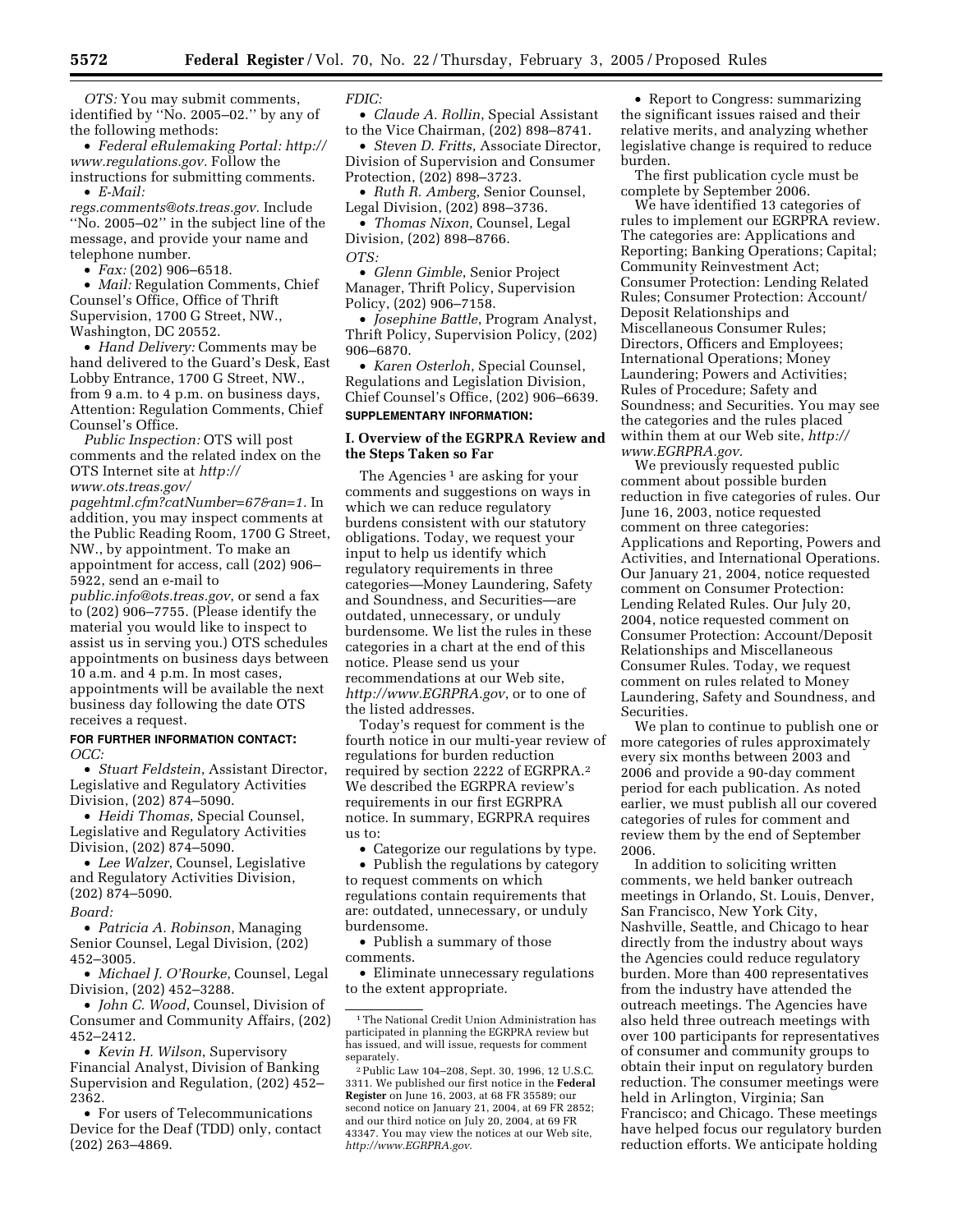additional outreach events this year. You may learn more about the meetings and related recommendations at our [EGRPRA Web site,](http://www.EGRPRA.gov) *http:// www.EGRPRA.gov*.

We received 19 comments in response to the first notice, about 560 to the second notice, and over 100 to the third notice. The Agencies appreciate the response to our notices and the outreach meetings. The written comments and remarks at the meetings came from individuals, banks, savings associations, holding companies, industry trade groups, and consumer and community groups. You may view the comments at [our EGRPRA Web site,](http://www.EGRPRA) *http:// www.EGRPRA*. We are actively reviewing the feedback received about specific ways to reduce regulatory burden, as well as conducting our own analyses.

In addition, Congress considered various legislative proposals to reduce burden on the financial services industry in 2004. Representatives of the Agencies and industry leaders testified before congressional committees about these legislative reform proposals and other ideas for reducing burden on the financial services industry.3 We will continue to post information about legislative and regulatory reform efforts on our Web site.

### **II. Request for Comment on Money Laundering, Safety and Soundness, and Securities Rules**

Today, we are asking the public to identify ways in which the rules related

to Money Laundering, Safety and Soundness, and Securities may be outdated, unnecessary, or unduly burdensome. As shown on the chart at the end of this notice, there are 28 regulations in these categories. The Agencies note that other non-banking agencies, such as the Department of Treasury under the Bank Secrecy Act, have issued rules within these three categories that apply to our regulated institutions. Some of the rules of these other agencies are beyond our jurisdiction. However, to the extent that we receive comments raising significant issues about these related rules, we will identify the issues in our Report to Congress and make those comments available to the appropriate agencies.

We encourage comments that address not only individual rules or requirements but also pertain to certain product lines. For example, in the case of an institution's securities activities, are any of the reporting, recordkeeping or other requirements of one regulation inconsistent with or duplicative of the requirements under another regulation? A product line approach is consistent with EGRPRA's focus on how rules interact, and may be especially helpful in exposing redundant or potentially inconsistent regulatory requirements. We recognize that commenters using a product line approach may want to make recommendations about rules that are not in our current request for comment. They should do so since we designed the EGRPRA categories to stimulate creative approaches rather than limiting them.

*Specific issues to consider.* While all comments are welcome, we specifically invite comment on the following issues:

*A. Need for Statutory Change.* (1) Do any statutory requirements underlying the rules impose unnecessary, redundant, conflicting or unduly burdensome requirements? (2) Are there less burdensome alternatives?

*B. Need and Purpose of the Regulations.* (1) Are the regulations consistent with the purposes of the statutes that they implement? (2) Have circumstances changed so that a rule is no longer necessary? (3) Do changes in the financial products and services offered to consumers suggest a need to revise certain regulations (or statutes)? (4) Do any of the regulations impose compliance burdens not required by the statutes they implement?

*C. General Approach/Flexibility.* (1) Would a different general approach to regulating achieve statutory goals with less burden? (2) Do any of these rules impose unnecessarily inflexible requirements?

*D. Effect of the Regulations on Competition.* Do any of the regulations or statutes create competitive disadvantages for insured depository institutions compared to the rest of the financial services industry or competitive disadvantages for one type of insured depository institution over another?

*E. Reporting, Recordkeeping, and Disclosure Requirements.* (1) Which reporting, recordkeeping, or disclosure requirements impose the most compliance burdens? (2) Are any of the reporting or recordkeeping requirements unnecessary to demonstrate compliance with the law?

*F. Consistency and Redundancy.* (1) Are any of the requirements under one regulation inconsistent with or duplicative of requirements under another regulation? (2) If so, are the inconsistencies not warranted by the purposes of the regulations?

*G. Clarity.* Are any of the regulations drafted unclearly?

*H. Burden on Small Insured Institutions.* We have particular interest in minimizing burden on small insured institutions (those with assets of \$150 million or less). Are there appropriate ways to amend these rules to minimize adverse economic impact on small insured institutions?

The Agencies appreciate the efforts of all interested parties to help us eliminate outdated, unnecessary, or unduly burdensome regulatory requirements.

**BILLING CODE 4810–33–P; 6210–01–P; 6714–01–P; 6720–01–P**

<sup>3</sup>On May 12, 2004, FDIC Vice Chairman John M. Reich testified about burden reduction before the Subcommittee on Financial Institutions and Consumer Credit of the House Committee on Financial Services. On June 22, agency and industry leaders testified about regulatory reform before the Senate Committee on Banking, Housing and Urban Affairs. Agency leaders included: Federal Reserve Board Governor Donald Kohn, FDIC Vice Chairman John M. Reich, NCUA Chairman JoAnn Johnson, OCC First Senior Deputy Comptroller and Chief Counsel Julie L. Williams, and OTS Chief Counsel John E. Bowman. On August 27, Senator Mike Crapo, who is leading a financial services regulatory reform effort for the Senate Banking Committee, released a matrix detailing more than 130 burden reduction proposals that were made in the June 2004 hearing.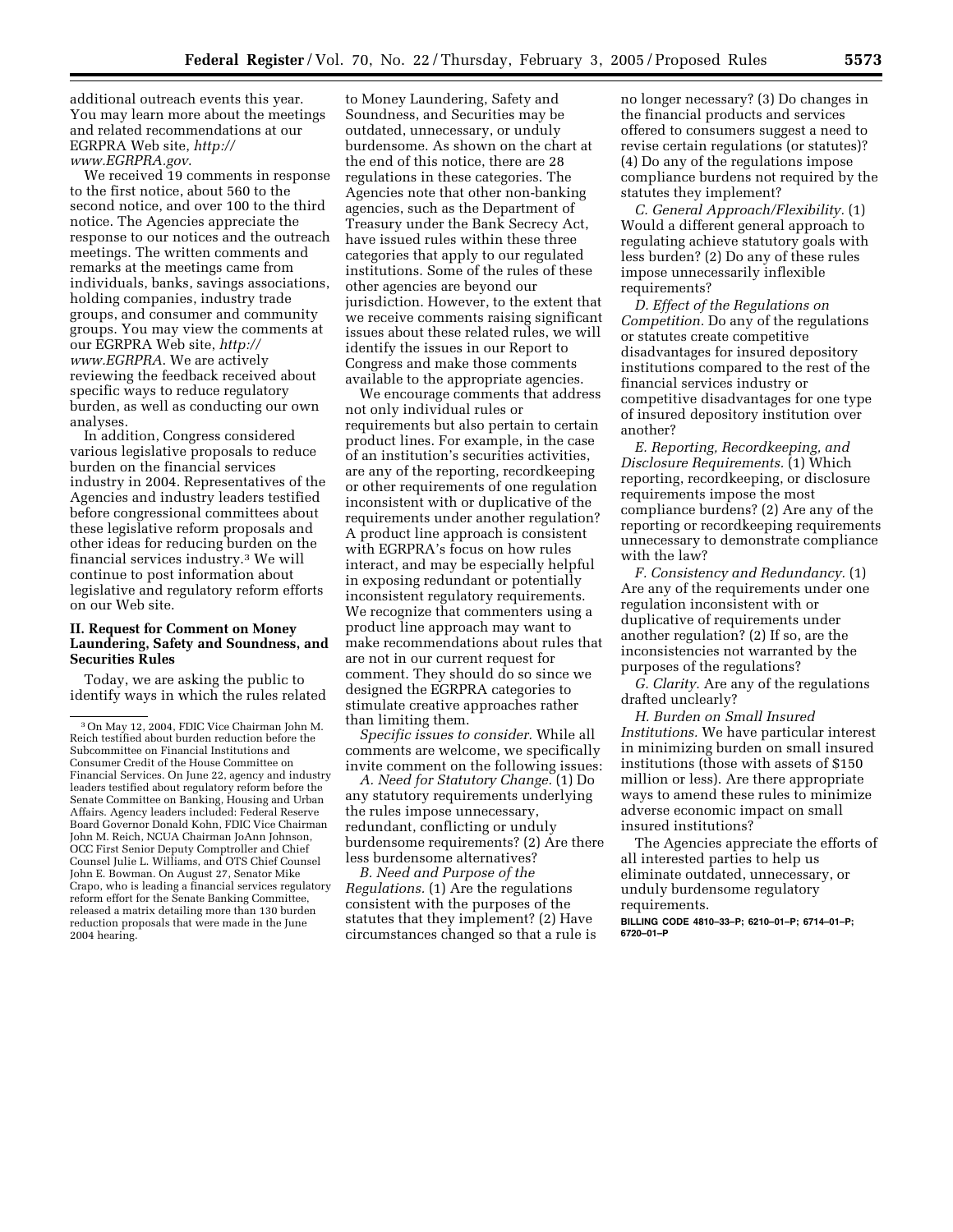# Rules for which we are requesting comment now: Money Laundering, Safety and Soundness, and Securities

| <b>Subject</b>                                               | <b>National</b><br><b>Banks</b> | <b>State Member</b><br><b>Banks</b>                                     | <b>State Non-</b><br><b>Member</b><br><b>Banks</b> | <b>Thrifts</b>                                          | Holding<br>Companies<br>Bank <sup>4</sup> |  |
|--------------------------------------------------------------|---------------------------------|-------------------------------------------------------------------------|----------------------------------------------------|---------------------------------------------------------|-------------------------------------------|--|
| <b>Money Laundering</b>                                      |                                 | ting and                                                                |                                                    |                                                         | <b>Thrift</b>                             |  |
| <b>Interagency Regulations</b>                               |                                 |                                                                         |                                                    |                                                         |                                           |  |
| <b>Bank Secrecy Act</b><br>Compliance                        | 12 CFR Part<br>21, Subpart C    | 12 CFR 208.63<br>[Reg. H]                                               | 12 CFR Part<br>326, Subpart<br>B                   | <b>12 CFR</b><br>563.177                                |                                           |  |
| Reports of Crimes or<br><b>Suspected Crimes</b>              | 12 CFR Part<br>21, Subpart B    | 12 CFR 208.62<br>[Reg. H]                                               | 12 CFR Part<br>353                                 | <b>12 CFR</b><br>563.180(d)                             | <b>12 CFR</b><br>225.4(f)                 |  |
| <b>Safety and Soundness</b>                                  |                                 |                                                                         |                                                    |                                                         |                                           |  |
| <b>Interagency Regulations</b>                               |                                 |                                                                         |                                                    |                                                         |                                           |  |
| Appraisal Standards for<br>Federally Related<br>Transactions | 12 CFR Part<br>34, Subpart C    | 12 CFR 208.50<br>[Reg. H]; 12<br>CFR Part 225,<br>Subpart G [Reg.<br>Y] | 1. CFR Part<br>323                                 | 12 CFR Part<br>564                                      | 12 CFR Part<br>225, Subpart G<br>[Reg. Y] |  |
| Frequency of Safety<br>and Soundness<br>Examination          | 12 CFR 4.6-<br>.7               | 12 CFR 208.64                                                           | <b>12 CFR</b><br>337.12                            | <b>12 CFR</b><br>563.171; See<br>also 12 CFR<br>563.170 |                                           |  |
| Lending Limits                                               | 12 CFR Part<br>32               |                                                                         |                                                    | <b>12 CFR</b><br>560.93                                 |                                           |  |
| Real Estate Lending<br><b>Standards</b>                      | 12 CFR Part<br>34, Subpart<br>D | 12 CFR Part<br>208, Subpart E<br>and App. C<br>[Reg. H]                 | 12 CFR Part<br>365                                 | <b>12 CFR</b><br>560.100; 12<br>CFR 563.101             |                                           |  |
| Security Devices and<br>Procedures                           | 12 CFR Part<br>21, Subpart<br>A | 12 CFR 208.61<br>[Reg. H]                                               | 12 CFR Part<br>326, Subpart<br>A                   | 12 CFR Part<br>568                                      |                                           |  |

<sup>&</sup>lt;sup>4</sup> Foreign banking organizations that conduct banking operations in the U.S., either directly through branches and agencies or indirectly through U.S. bank subsidiaries or commercial lending company subsidiaries, generally are subject to the same regulatory regime as domestic bank holding companies.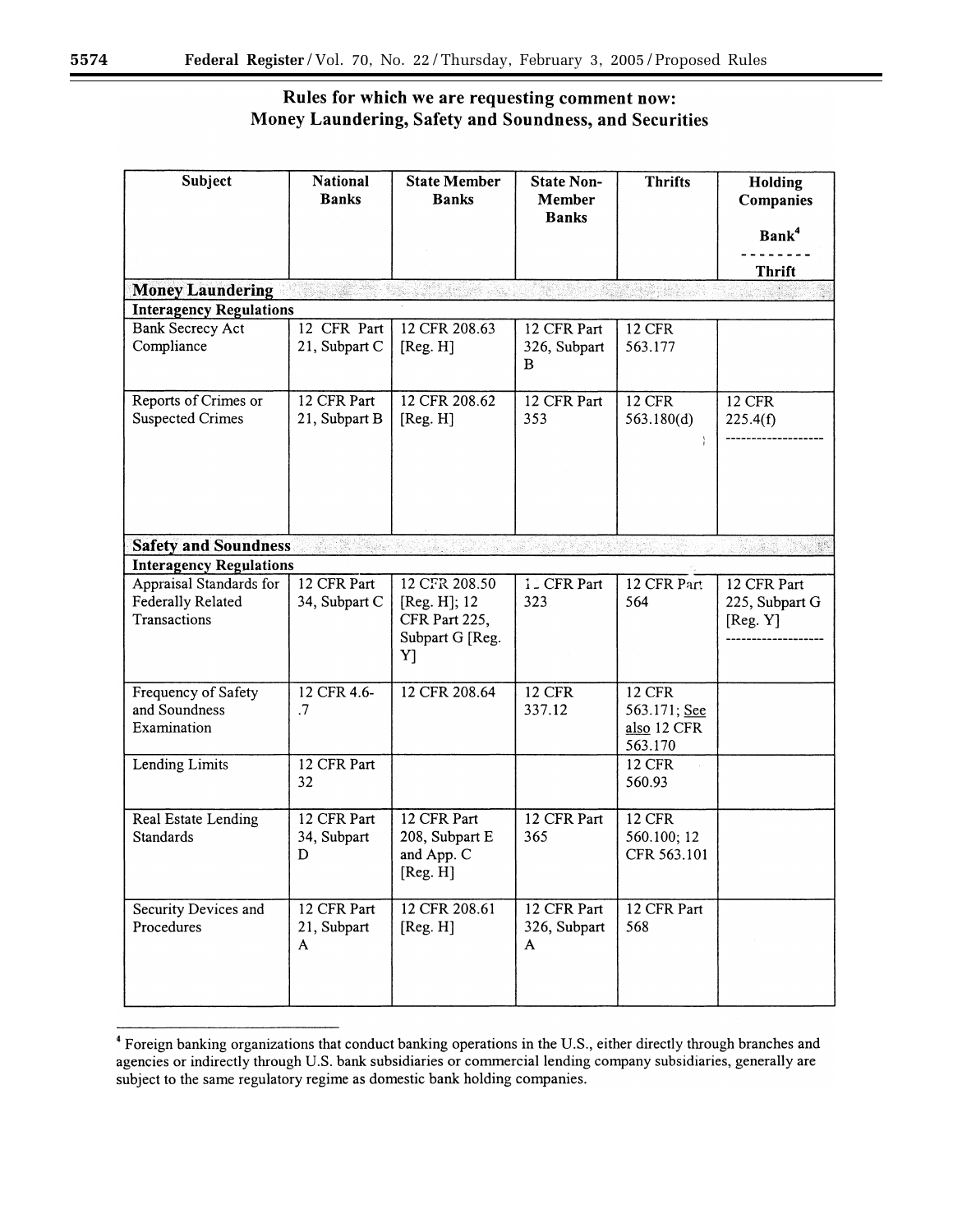| Subject                                                                                                   | <b>National</b><br><b>Banks</b>                   | <b>State Member</b><br><b>Banks</b>      | <b>State Non-</b><br><b>Member</b><br><b>Banks</b> | <b>Thrifts</b>                                                  | Holding<br>Companies<br>Bank <sup>4</sup> |  |
|-----------------------------------------------------------------------------------------------------------|---------------------------------------------------|------------------------------------------|----------------------------------------------------|-----------------------------------------------------------------|-------------------------------------------|--|
|                                                                                                           |                                                   |                                          |                                                    |                                                                 | <b>Thrift</b>                             |  |
| <b>Safety and Soundness (continued)</b>                                                                   |                                                   | ALAM SEBAG                               | SS.                                                |                                                                 |                                           |  |
| <b>Interagency Regulations (continued)</b>                                                                |                                                   |                                          |                                                    |                                                                 |                                           |  |
| Standards for Safety<br>and Soundness                                                                     | 12 CFR Part<br>30                                 | 12 CFR Part<br>208, App. D-1<br>[Reg. H] | 12 CFR Part<br>364                                 | 12 CFR Part<br>570                                              |                                           |  |
| Transactions with<br>Affiliates                                                                           | 12 CFR Part<br>223 [Reg.<br>W]; 12 CFR<br>Part 31 | 12 CFR Part 223<br>[Reg. W]              |                                                    | <b>12 CFR</b><br>563.41                                         |                                           |  |
| <b>OCC Regulations</b>                                                                                    |                                                   |                                          |                                                    |                                                                 |                                           |  |
| Other Real Estate<br>Owned                                                                                | 12 CFR Part<br>34, Subpart E                      |                                          |                                                    |                                                                 |                                           |  |
| <b>Board Regulations</b>                                                                                  |                                                   |                                          |                                                    |                                                                 |                                           |  |
| Extensions of Credit by<br><b>Federal Reserve Banks</b>                                                   | 12 CFR Part<br>201 [Reg. A]                       | 12 CFR Part 201<br>[Reg. A]              | 12 CFR Part<br>201 [Reg. A]                        | 12 CFR Part<br>201 [Reg. A]                                     |                                           |  |
| Limitations on<br>Interbank Liabilities                                                                   | 12 CFR Part<br>206 [Reg. F]                       | 12 CFR Part 206<br>[Reg. F]              | 12 CFR Part<br>206 [Reg. F]                        | 12 CFR Part<br>206 [Reg. F]                                     |                                           |  |
| <b>FDIC Regulations</b>                                                                                   |                                                   |                                          |                                                    |                                                                 |                                           |  |
| Annual Independent<br>Audits and Reporting<br>Requirements                                                | 12 CFR Part<br>363                                | 12 CFR Part 363                          | 12 CFR Part<br>363                                 | 12 CFR Part<br>363; See also<br>OTS: 12<br>CFR 562.4            |                                           |  |
| Unsafe and Unsound<br><b>Banking Practices</b><br>(Standby Letters of<br>Credit and Brokered<br>Deposits) |                                                   |                                          | <b>12 CFR</b><br>337.2; 12<br>CFR 337.6            |                                                                 |                                           |  |
| <b>OTS Regulations</b>                                                                                    |                                                   |                                          |                                                    |                                                                 |                                           |  |
| <b>Audits of Savings</b><br>Associations and<br>Savings Association<br>Holding Companies                  |                                                   |                                          |                                                    | <b>12 CFR</b><br>562.4; See<br>also FDIC:<br>12 CFR Part<br>363 | 12 CFR 562.4                              |  |
| Financial Management<br>Policies                                                                          |                                                   |                                          |                                                    | 12 CFR Part<br>563, Subpart<br>F                                | <b>12 CFR</b><br>563.170                  |  |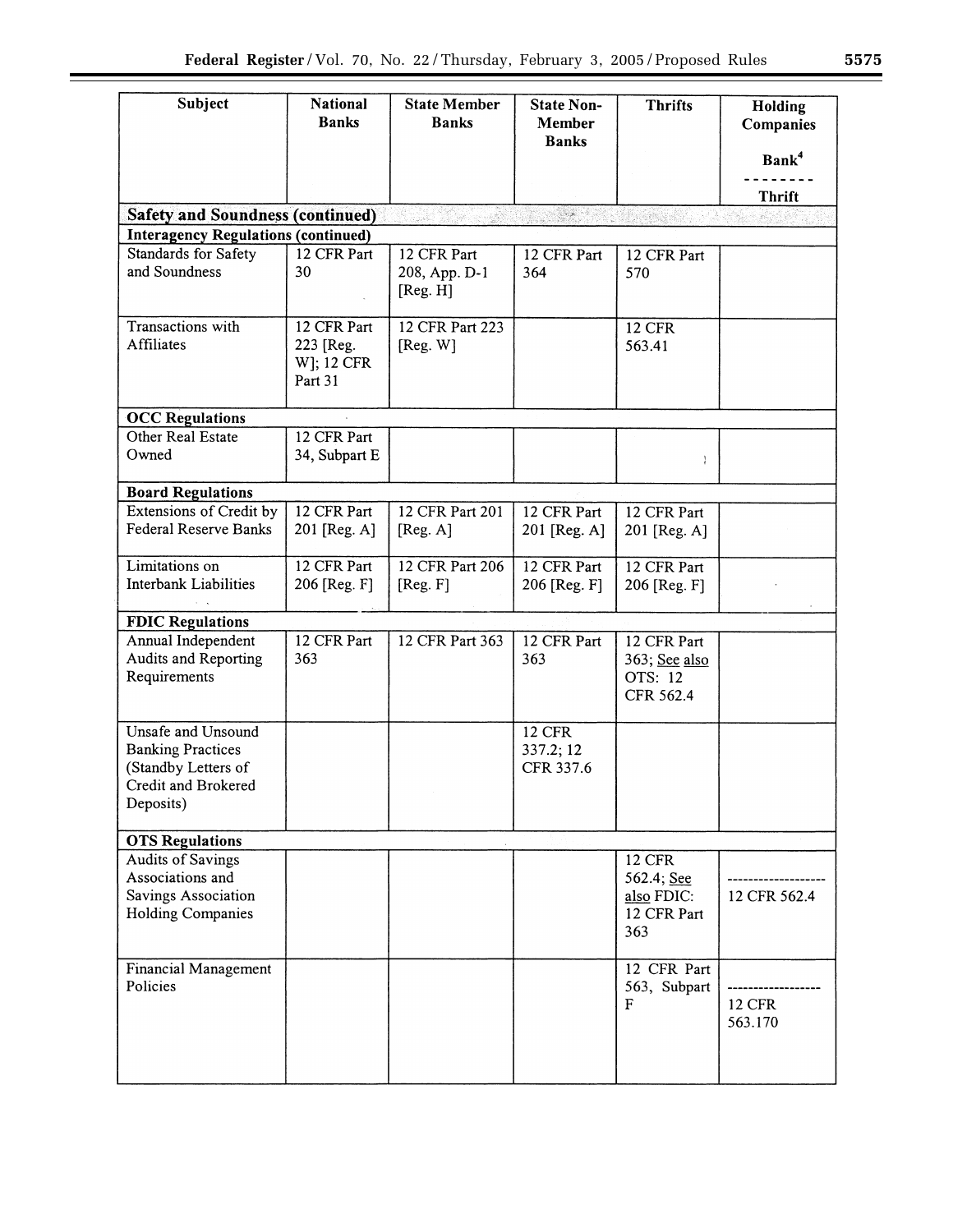$\equiv$ 

| Subject                                                                                                                                | <b>National</b><br><b>Banks</b> | <b>State Member</b><br><b>Banks</b> | <b>State Non-</b><br>Member<br><b>Banks</b> | <b>Thrifts</b>              | Holding<br><b>Companies</b><br>Bank <sup>4</sup><br><b>Thrift</b> |  |
|----------------------------------------------------------------------------------------------------------------------------------------|---------------------------------|-------------------------------------|---------------------------------------------|-----------------------------|-------------------------------------------------------------------|--|
| <b>Safety and Soundness (continued)</b>                                                                                                |                                 |                                     |                                             | 1690 S. Ma                  |                                                                   |  |
| <b>OTS Regulations (continued)</b>                                                                                                     |                                 |                                     |                                             |                             |                                                                   |  |
| Lending and<br>Investment $-$<br>Additional Safety and<br>Soundness Limitations                                                        |                                 |                                     |                                             | 12 CFR Part<br>560          |                                                                   |  |
| <b>Securities</b>                                                                                                                      |                                 |                                     | STEER HOUSE                                 |                             |                                                                   |  |
| <b>Interagency Regulations</b>                                                                                                         |                                 |                                     |                                             |                             |                                                                   |  |
| Banks as Registered<br><b>Clearing Agencies</b>                                                                                        | <b>12 CFR</b><br>19.135         | 12 CFR 208.32-<br>33 [Reg. H]       | 12 CFR Part<br>308, Subpart<br>S            |                             |                                                                   |  |
| <b>Banks as Securities</b>                                                                                                             | 12 CFR 9.20                     | 12 CFR 208.31                       | 12 CFR Part                                 | ÷                           |                                                                   |  |
| <b>Transfer Agents</b>                                                                                                                 |                                 | [Reg. H]                            | 341                                         |                             |                                                                   |  |
| <b>Government Securities</b><br><b>Sales Practices</b>                                                                                 | 12 CFR Part<br>13               | 12 CFR 208.37<br>[Reg. H]           | 12 CFR Part<br>368                          |                             |                                                                   |  |
| Recordkeeping and<br>Confirmation of<br><b>Securities Transactions</b><br><b>Effected by Banks</b>                                     | 12 CFR Part<br>12               | 12 CFR 208.34<br>[Reg. H]           | 12 CFR Part<br>344                          | 12 CFR Part<br>551          |                                                                   |  |
| Reporting<br>Requirements for<br><b>Reported Securities</b><br><b>Under the Securities</b><br>Exchange Act of 1934                     | 12 CFR Part<br>11               | 12 CFR 208.36<br>[Reg. H]           | 12 CFR Part<br>335                          | 12 CFR Part<br>563d         |                                                                   |  |
| Securities Offerings                                                                                                                   | 12 CFR Part<br>16               |                                     |                                             | 12 CFR Part<br>563g         |                                                                   |  |
| <b>OCC Regulations</b>                                                                                                                 |                                 |                                     |                                             |                             |                                                                   |  |
| <b>Municipal Securities</b><br>Dealer Activities of<br><b>Banks</b>                                                                    | 12 CFR Part<br>10               |                                     |                                             |                             |                                                                   |  |
| <b>Board Regulations</b>                                                                                                               |                                 |                                     |                                             |                             |                                                                   |  |
| Credit by Banks and<br>Persons Other than<br><b>Brokers or Dealers for</b><br>the Purpose of<br>Purchasing or Carrying<br>Margin Stock | 12 CFR Part<br>221 [Reg. U]     | 12 CFR Part 221<br>[Reg. U]         | 12 CFR Part<br>221 [Reg. U]                 | 12 CFR Part<br>221 [Reg. U] | 12 CFR Part<br>221 [Reg. U]<br>12 CFR Part<br>221 [Reg. U]        |  |
|                                                                                                                                        |                                 |                                     |                                             |                             |                                                                   |  |